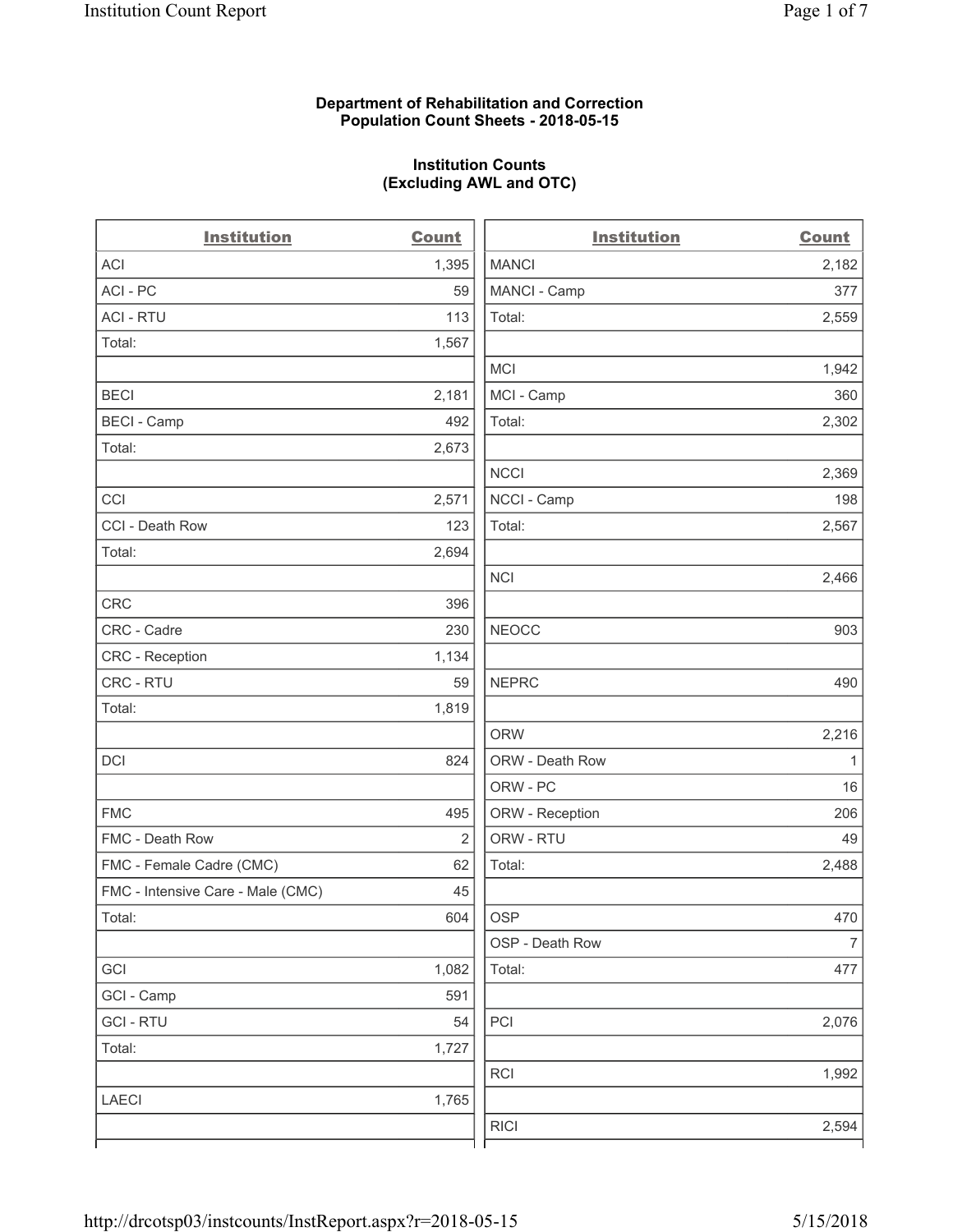| LECI                     | 2,140 |             |                                    |
|--------------------------|-------|-------------|------------------------------------|
| LECI - Camp              | 133   | SCI         | 1,566                              |
| Total:                   | 2,273 |             |                                    |
|                          |       | SOCF        | 1,208                              |
| LOCI                     | 2,244 | SOCF - RTU  | 52                                 |
|                          |       | Total:      | 1,260                              |
| LORCI                    | 236   |             |                                    |
| <b>LORCI - Cadre</b>     | 105   | <b>TCI</b>  | 955                                |
| <b>LORCI - Reception</b> | 1,166 | TCI - Camp  | 444                                |
| Total:                   | 1,507 | Total:      | 1,399                              |
|                          |       |             |                                    |
| <b>MACI</b>              | 1,038 | <b>TOCI</b> | 764                                |
| MACI - Minimum           | 1,232 | TOCI - PC   | 85                                 |
| Total:                   | 2,270 | Total:      | 849                                |
|                          |       |             |                                    |
|                          |       | <b>WCI</b>  | 1,215                              |
|                          |       | WCI - RTU   | 29                                 |
|                          |       | Total:      | 1,244                              |
|                          |       |             | 49,199<br><b>Total Population:</b> |

\* The Total Population includes 30 Offenders with Reason Codes 30 & 31. \*\* The Total Population includes 37 Offenders with Reason Code 0A.

# Male Population by Security Level (Include AWL and Exclude OTC)

| <b>Security Level</b>  |                   | <b>Body</b> | <b>AWL</b> | $(-OTC)$ | <b>Total</b> |
|------------------------|-------------------|-------------|------------|----------|--------------|
| Total Level 5          |                   | 106         |            |          | 106          |
| Total Level 4          |                   | 2,628       | 22         | 18       | 2,632        |
| Total Level 3          |                   | 11,827      | 161        | 132      | 11,856       |
| Total Level 2          |                   | 15,709      | 200        | 142      | 15,767       |
| Total Level 1          |                   | 14,837      | 155        | 74       | 14,918       |
| <b>Total Death Row</b> |                   | 134         | 2          |          | 135          |
|                        | <b>Total Male</b> | 45,241      | 541        | 368      | 45,414       |

### Female Population by Institution (Include AWL and Exclude OTC)

| <b>Institution</b>              | <b>Body</b> | <b>AWL</b> | (-OTC) | <u>Total</u> |
|---------------------------------|-------------|------------|--------|--------------|
| DCI                             | 824         | 14         | 10     | 828          |
| <b>FMC</b>                      | 19          |            |        | 20           |
| <b>FMC - Female Cadre (CMC)</b> | 62          |            |        | 62           |
|                                 |             |            |        |              |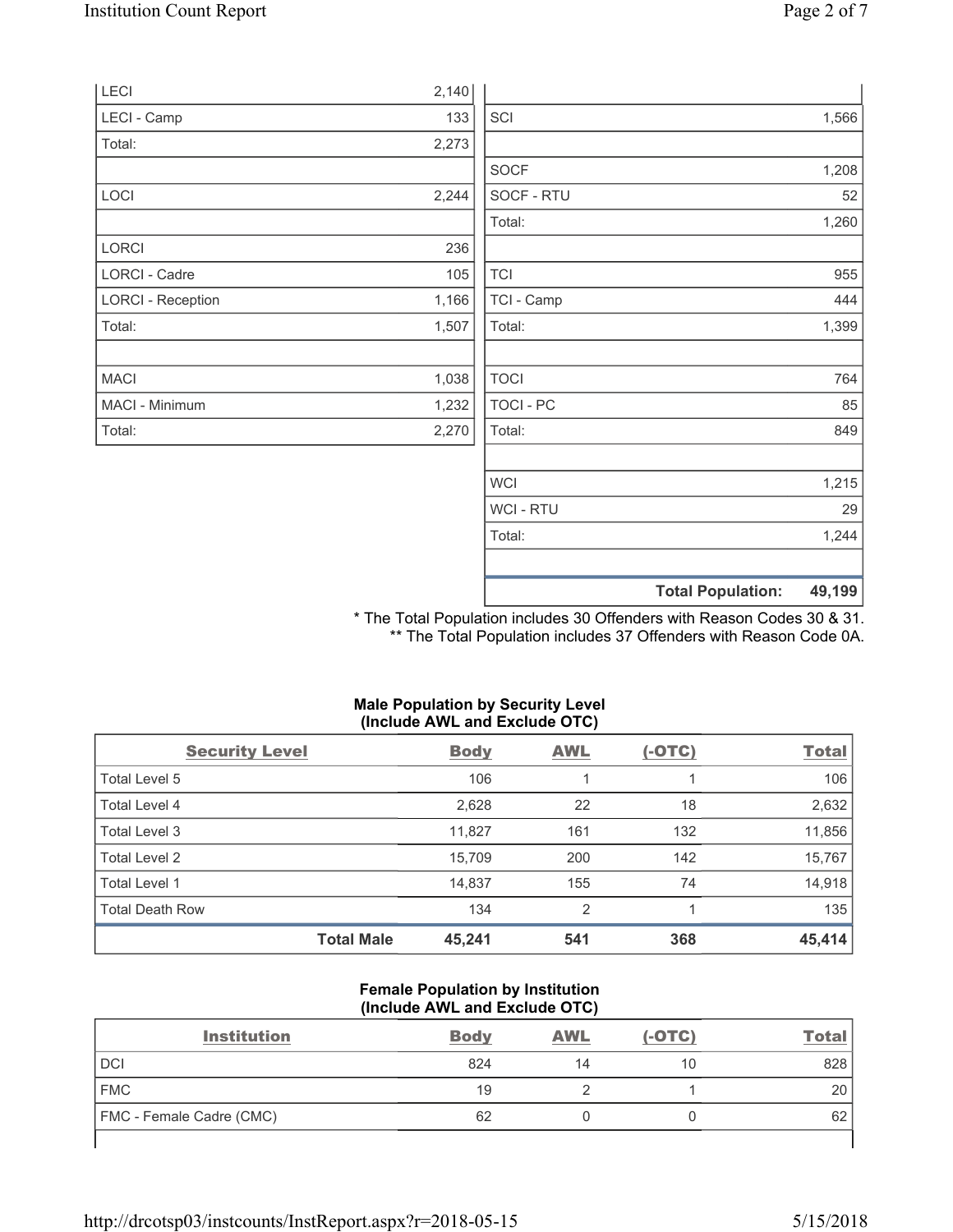| <b>NEPRC</b>    |                          | 490    | 13       | 4              | 499    |
|-----------------|--------------------------|--------|----------|----------------|--------|
| <b>ORW</b>      |                          | 2,215  | 40       | 23             | 2,232  |
| ORW - Death Row |                          |        | 0        | 0              |        |
| ORW - PC        |                          | 16     | $\Omega$ | $\Omega$       | 16     |
| ORW - Reception |                          | 206    | 6        | $\mathfrak{p}$ | 210    |
| ORW - RTU       |                          | 49     | $\Omega$ | $\Omega$       | 49     |
|                 | <b>Total Female</b>      | 3,882  | 75       | 40             | 3,917  |
|                 |                          |        |          |                |        |
|                 | <b>Total Population:</b> | 49,123 | 616      | 408            | 49,331 |

### Male Population by Institution: Security Level 5 (Include AWL and Exclude OTC)

| <b>Institution</b> |                      | <b>Body</b>   | <b>AWL</b> | $(-OTC)$ | <b>Total</b> |
|--------------------|----------------------|---------------|------------|----------|--------------|
| CRC                |                      | 3             | $\Omega$   | $\Omega$ | 3            |
| <b>MACI</b>        |                      | 3             | 0          | $\Omega$ | 3            |
| <b>MANCI</b>       |                      |               | 0          | $\Omega$ |              |
| <b>NEOCC</b>       |                      |               | 0          | $\Omega$ |              |
| OSP                |                      | 43            | 0          | $\Omega$ | 43           |
| <b>RICI</b>        |                      | 2             | 0          | $\Omega$ | 2            |
| <b>SOCF</b>        |                      | 43            |            |          | 43           |
| <b>TCI</b>         |                      |               | 0          | $\Omega$ |              |
| <b>TOCI</b>        |                      | 7             | U          | $\Omega$ |              |
| <b>WCI</b>         |                      | $\mathcal{P}$ | ∩          | ∩        | 2            |
|                    | <b>Total Level 5</b> | 106           |            |          | 106          |

### Male Population by Institution: Security Level 4 (Include AWL and Exclude OTC)

| <b>Institution</b>       | <b>Body</b> | <b>AWL</b>  | $(-OTC)$     | <b>Total</b> |
|--------------------------|-------------|-------------|--------------|--------------|
| ACI                      | 10          | 0           | $\Omega$     | 10           |
| <b>ACI - RTU</b>         |             | 0           | $\Omega$     |              |
| <b>BECI</b>              |             |             |              |              |
| CRC                      | 27          |             |              | 27           |
| CRC - Reception          | 2           | $\Omega$    | 0            | 2            |
| CRC - RTU                | 17          | $\mathbf 0$ | 0            | 17           |
| <b>FMC</b>               | 1           | $\Omega$    | $\Omega$     |              |
| GCI                      |             | $\Omega$    | $\Omega$     |              |
| LECI                     | 29          | $\Omega$    | $\Omega$     | 29           |
| <b>LORCI</b>             | 15          | $\Omega$    | $\Omega$     | 15           |
| <b>LORCI - Reception</b> | 5           | $\Omega$    | $\mathbf{0}$ | 5            |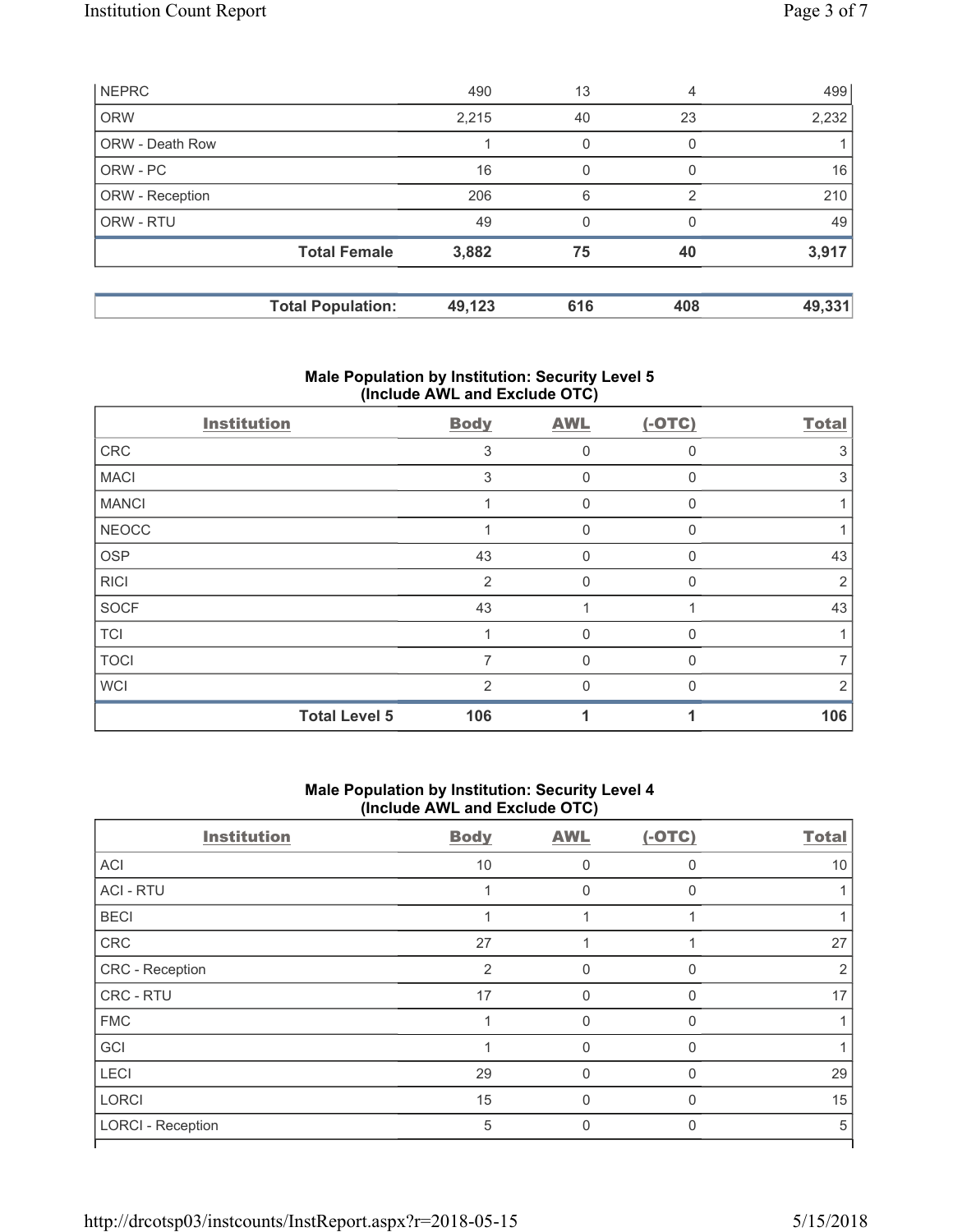|                | <b>Total Level 4</b> | 2,628          | 22                  | 18             | 2,632          |
|----------------|----------------------|----------------|---------------------|----------------|----------------|
| <b>WCI-RTU</b> |                      | 12             | $\mathbf 0$         | $\Omega$       | 12             |
| <b>WCI</b>     |                      | 14             | 1                   | 1              | 14             |
| TOCI - PC      |                      | 14             | $\mathsf{O}\xspace$ | 0              | 14             |
| <b>TOCI</b>    |                      | 749            | $\mathbf 5$         | 4              | 750            |
| <b>TCI</b>     |                      | 11             | $\mathsf{O}\xspace$ | $\mathbf 0$    | 11             |
| SOCF - RTU     |                      | 52             | $\mathsf{O}\xspace$ | $\mathbf 0$    | 52             |
| <b>SOCF</b>    |                      | 1,149          | 11                  | 8              | 1,152          |
| SCI            |                      | 4              | $\mathsf{O}\xspace$ | $\mathbf 0$    | $\overline{4}$ |
| <b>RCI</b>     |                      | 23             | 1                   |                | 23             |
| PCI            |                      | 1              | $\mathbf 0$         | $\Omega$       |                |
| <b>OSP</b>     |                      | 397            | 1                   | 1              | 397            |
| <b>NCCI</b>    |                      | $\overline{2}$ | $\boldsymbol{0}$    | $\mathbf 0$    | $\overline{2}$ |
| MCI            |                      | 1              | $\mathsf{O}\xspace$ | 0              |                |
| <b>MANCI</b>   |                      | 37             | 1                   | 1              | 37             |
| <b>MACI</b>    |                      | 53             | $\boldsymbol{0}$    | $\overline{0}$ | 53             |

# Male Population by Institution: Security Level 3 (Include AWL and Exclude OTC)

| <b>Institution</b>                | <b>Body</b>    | <b>AWL</b>          | $(-OTC)$            | <b>Total</b>   |
|-----------------------------------|----------------|---------------------|---------------------|----------------|
| <b>ACI</b>                        | 21             | $\mathbf 0$         | 0                   | 21             |
| ACI-PC                            | 1              | $\mathsf 0$         | $\mathsf 0$         | 1              |
| <b>BECI</b>                       | 1              | $\mathsf{O}\xspace$ | 0                   | 1              |
| CCI                               | 3              | $\mathbf 0$         | $\mathsf 0$         | 3              |
| CRC                               | 88             | $\overline{2}$      | $\overline{2}$      | 88             |
| CRC - Cadre                       | 127            | $\mathsf{O}\xspace$ | $\mathsf 0$         | 127            |
| CRC - Reception                   | 703            | 20                  | 20                  | 703            |
| CRC - RTU                         | 40             | $\mathbf 0$         | 0                   | 40             |
| <b>FMC</b>                        | $\overline{2}$ | $\mathbf{1}$        | $\mathbf 0$         | 3              |
| FMC - Intensive Care - Male (CMC) | $\overline{4}$ | $\mathbf 0$         | $\mathsf 0$         | $\overline{4}$ |
| GCI                               | $\overline{2}$ | $\mathsf{O}\xspace$ | $\mathsf{O}\xspace$ | $\sqrt{2}$     |
| LAECI                             | $\overline{2}$ | $\mathbf 0$         | 0                   | $\overline{2}$ |
| LECI                              | 2,100          | 25                  | 21                  | 2,104          |
| LOCI                              | 1              | $\mathbf 0$         | $\mathbf 0$         | 1              |
| LORCI                             | 52             | 28                  | 26                  | 54             |
| <b>LORCI - Cadre</b>              | 27             | $\mathsf{O}\xspace$ | 0                   | 27             |
| <b>LORCI - Reception</b>          | 689            | 1                   | 1                   | 689            |
| <b>MACI</b>                       | 905            | $\overline{4}$      | $\overline{2}$      | 907            |
| <b>MANCI</b>                      | 2,087          | 25                  | 21                  | 2,091          |
| MCI                               | $\overline{2}$ | $\mathbf 0$         | 0                   | $\sqrt{2}$     |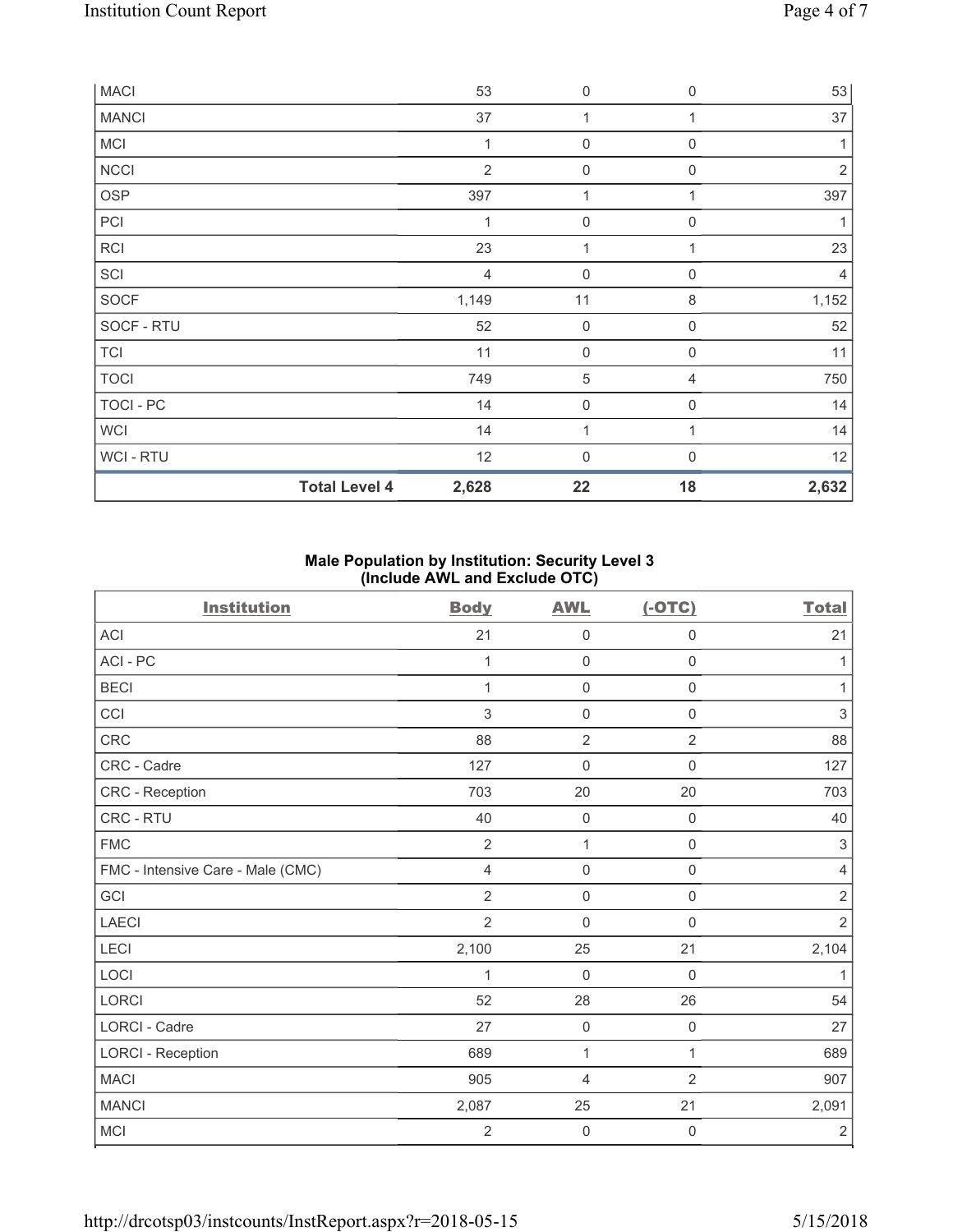| <b>NCCI</b>  |                      | 12             | $\boldsymbol{0}$ | $\mathbf 0$      | 12             |
|--------------|----------------------|----------------|------------------|------------------|----------------|
| NCCI - Camp  |                      | 1              | $\mathbf 0$      | $\boldsymbol{0}$ | 1              |
| NCI          |                      | 7              | $\boldsymbol{0}$ | 0                | 7              |
| <b>NEOCC</b> |                      | 902            | $10$             | 9                | 903            |
| OSP          |                      | $\,8\,$        | $\boldsymbol{0}$ | $\boldsymbol{0}$ | 8              |
| PCI          |                      | 32             | $\sqrt{3}$       | $\mathbf{0}$     | 35             |
| RCI          |                      | 1,814          | 15               | 11               | 1,818          |
| <b>RICI</b>  |                      | $\overline{2}$ | $\boldsymbol{0}$ | 0                | $\overline{2}$ |
| <b>SOCF</b>  |                      | 11             | $\mathbf 0$      | $\mathbf{0}$     | 11             |
| <b>TCI</b>   |                      | 893            | 13               | 10               | 896            |
| TCI - Camp   |                      | 1              | $\boldsymbol{0}$ | $\boldsymbol{0}$ | 1              |
| <b>TOCI</b>  |                      | 8              | $\mathbf{1}$     | 1                | 8              |
| TOCI - PC    |                      | 71             | 1                | 0                | 72             |
| <b>WCI</b>   |                      | 1,194          | 12               | 8                | 1,198          |
| WCI - RTU    |                      | 14             | $\mathbf 0$      | $\mathbf{0}$     | 14             |
|              | <b>Total Level 3</b> | 11,827         | 161              | 132              | 11,856         |

# Male Population by Institution: Security Level 2 (Include AWL and Exclude OTC)

| <b>Institution</b>                | <b>Body</b>    | <b>AWL</b>          | $(-OTC)$            | <b>Total</b>   |
|-----------------------------------|----------------|---------------------|---------------------|----------------|
| <b>ACI</b>                        | 734            | 5                   | 4                   | 735            |
| ACI-PC                            | 55             | $\mathbf 0$         | $\mathsf{O}\xspace$ | 55             |
| <b>ACI - RTU</b>                  | 78             | $\overline{0}$      | 0                   | 78             |
| <b>BECI</b>                       | 1,424          | 26                  | 19                  | 1,431          |
| CCI                               | 1,985          | 12                  | $\overline{7}$      | 1,990          |
| CRC                               | 139            | $\sqrt{3}$          | $\overline{2}$      | 140            |
| CRC - Cadre                       | 103            | $\mathsf{O}\xspace$ | 0                   | 103            |
| CRC - Reception                   | 285            | $\boldsymbol{9}$    | 8                   | 286            |
| CRC - RTU                         | $\overline{2}$ | $\mathbf 0$         | $\mathbf 0$         | $\overline{2}$ |
| <b>FMC</b>                        | 8              | $\mathbf{1}$        | $\mathbf 0$         | $9\,$          |
| FMC - Intensive Care - Male (CMC) | 19             | $\mathsf{O}\xspace$ | $\mathsf{O}\xspace$ | 19             |
| GCI                               | 466            | 6                   | 4                   | 468            |
| <b>GCI-RTU</b>                    | 41             | $\mathbf 0$         | $\mathsf{O}\xspace$ | 41             |
| <b>LAECI</b>                      | 1,076          | 12                  | $\overline{7}$      | 1,081          |
| LECI                              | $\sqrt{5}$     | $\mathbf 0$         | $\mathsf{O}\xspace$ | $\sqrt{5}$     |
| LOCI                              | 1,147          | 4                   | $\overline{2}$      | 1,149          |
| LORCI                             | 118            | 25                  | 24                  | 119            |
| <b>LORCI - Cadre</b>              | 73             | $\mathbf 0$         | $\mathbf 0$         | 73             |
| <b>LORCI - Reception</b>          | 283            | $\mathsf{O}\xspace$ | $\mathsf{O}\xspace$ | 283            |
| <b>MACI</b>                       | 77             | $\sqrt{2}$          | 0                   | 79             |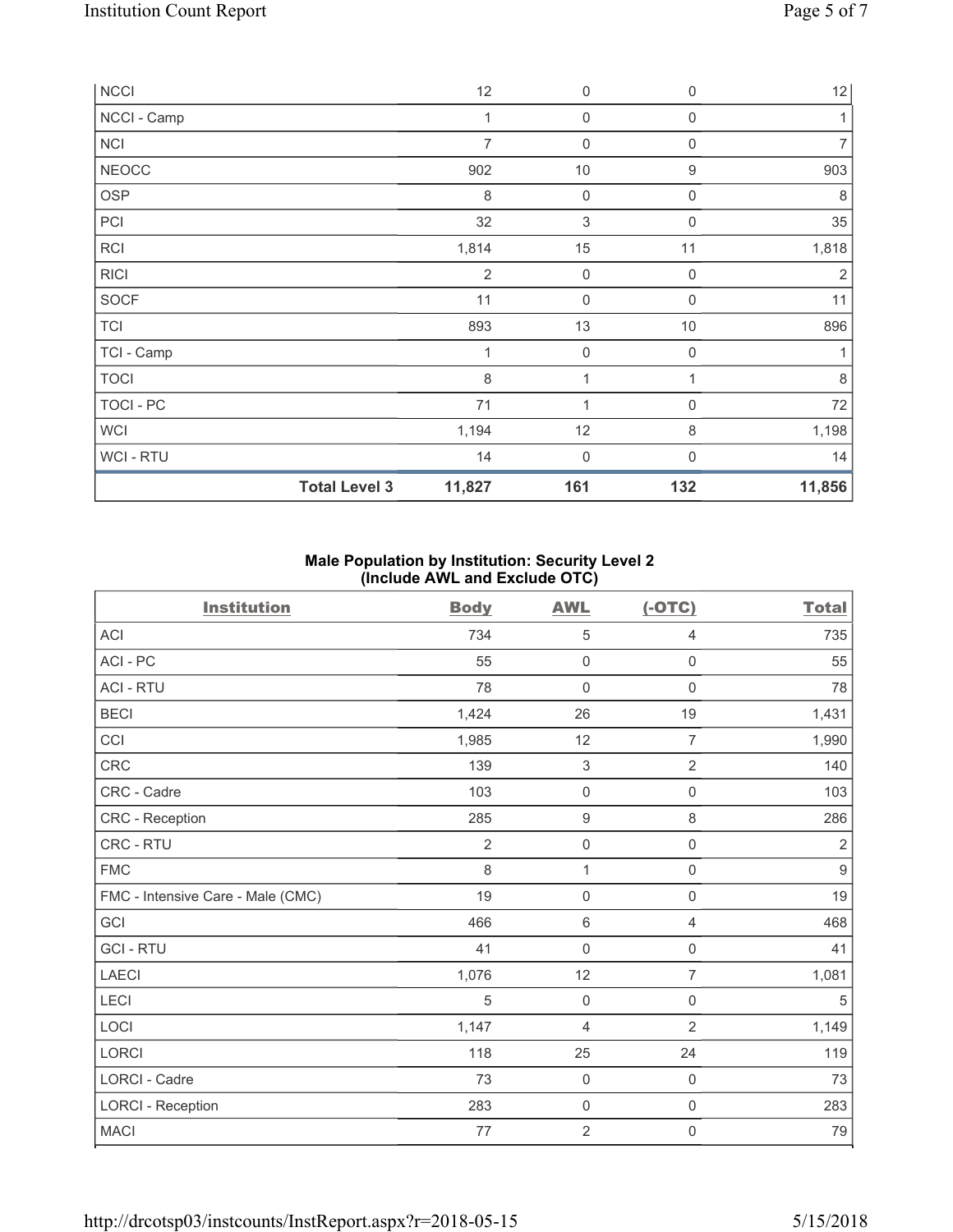| <b>MANCI</b>   |                      | 28             | 1                | 1              | 28             |
|----------------|----------------------|----------------|------------------|----------------|----------------|
| <b>MCI</b>     |                      | 1,443          | 20               | 13             | 1,450          |
| MCI - Camp     |                      | 1              | $\mathbf 0$      | $\mathbf 0$    | 1              |
| <b>NCCI</b>    |                      | 1,182          | 16               | 14             | 1,184          |
| <b>NCI</b>     |                      | 1,626          | 15               | 10             | 1,631          |
| PCI            |                      | 805            | $\boldsymbol{9}$ | $\overline{2}$ | 812            |
| <b>RCI</b>     |                      | 153            | 1                |                | 153            |
| <b>RICI</b>    |                      | 1,486          | 23               | 18             | 1,491          |
| SCI            |                      | 849            | 10               | 6              | 853            |
| <b>SOCF</b>    |                      | 5              | $\mathsf 0$      | 0              | 5              |
| <b>TCI</b>     |                      | $\overline{7}$ | $\mathbf 0$      | $\mathbf 0$    | $\overline{7}$ |
| <b>WCI</b>     |                      | 5              | $\mathbf 0$      | 0              | 5              |
| <b>WCI-RTU</b> |                      | 1              | 0                | $\mathbf{0}$   | $\mathbf{1}$   |
|                | <b>Total Level 2</b> | 15,709         | 200              | 142            | 15,767         |

### Male Population by Institution: Security Level 1 (Include AWL and Exclude OTC)

| <b>Institution</b>                | <b>Body</b> | <b>AWL</b>          | $(-OTC)$            | <b>Total</b> |
|-----------------------------------|-------------|---------------------|---------------------|--------------|
| <b>ACI</b>                        | 630         | 4                   | $\overline{2}$      | 632          |
| ACI - PC                          | 3           | $\mathsf{O}\xspace$ | $\mathsf{O}\xspace$ | $\sqrt{3}$   |
| <b>ACI - RTU</b>                  | 34          | $\mathbf 0$         | $\mathsf 0$         | 34           |
| <b>BECI</b>                       | 755         | 10                  | 4                   | 761          |
| <b>BECI - Camp</b>                | 492         | $\mathsf{O}\xspace$ | $\mathbf 0$         | 492          |
| CCI                               | 582         | $\,$ 3 $\,$         | 3                   | 582          |
| <b>CRC</b>                        | 77          | $\sqrt{3}$          | $\overline{2}$      | 78           |
| CRC - Reception                   | 138         | $\sqrt{3}$          | $\,$ 3 $\,$         | 138          |
| <b>FMC</b>                        | 464         | $\,8\,$             | 1                   | 471          |
| FMC - Intensive Care - Male (CMC) | 22          | $\mathbf 0$         | $\mathbf 0$         | 22           |
| GCI                               | 612         | 10                  | $\overline{2}$      | 620          |
| GCI - Camp                        | 591         | $\overline{2}$      | 1                   | 592          |
| <b>GCI-RTU</b>                    | 13          | $\mathbf 0$         | $\mathbf 0$         | 13           |
| <b>LAECI</b>                      | 687         | $\,6\,$             | $\mathbf 5$         | 688          |
| LECI                              | 6           | $\overline{2}$      | $\mathsf{O}\xspace$ | $\,8\,$      |
| LECI - Camp                       | 133         | $\mathsf{O}\xspace$ | $\mathsf{O}\xspace$ | 133          |
| LOCI                              | 1,096       | $\mathbf 5$         | 1                   | 1,100        |
| <b>LORCI</b>                      | 51          | $\boldsymbol{9}$    | 8                   | 52           |
| <b>LORCI - Cadre</b>              | 5           | $\mathbf 0$         | $\mathsf 0$         | 5            |
| <b>LORCI - Reception</b>          | 189         | $\mathbf{1}$        | 1                   | 189          |
| MACI - Minimum                    | 1,232       | $\boldsymbol{9}$    | $\,6\,$             | 1,235        |
| <b>MANCI</b>                      | 29          | $\,6\,$             | 5                   | 30           |